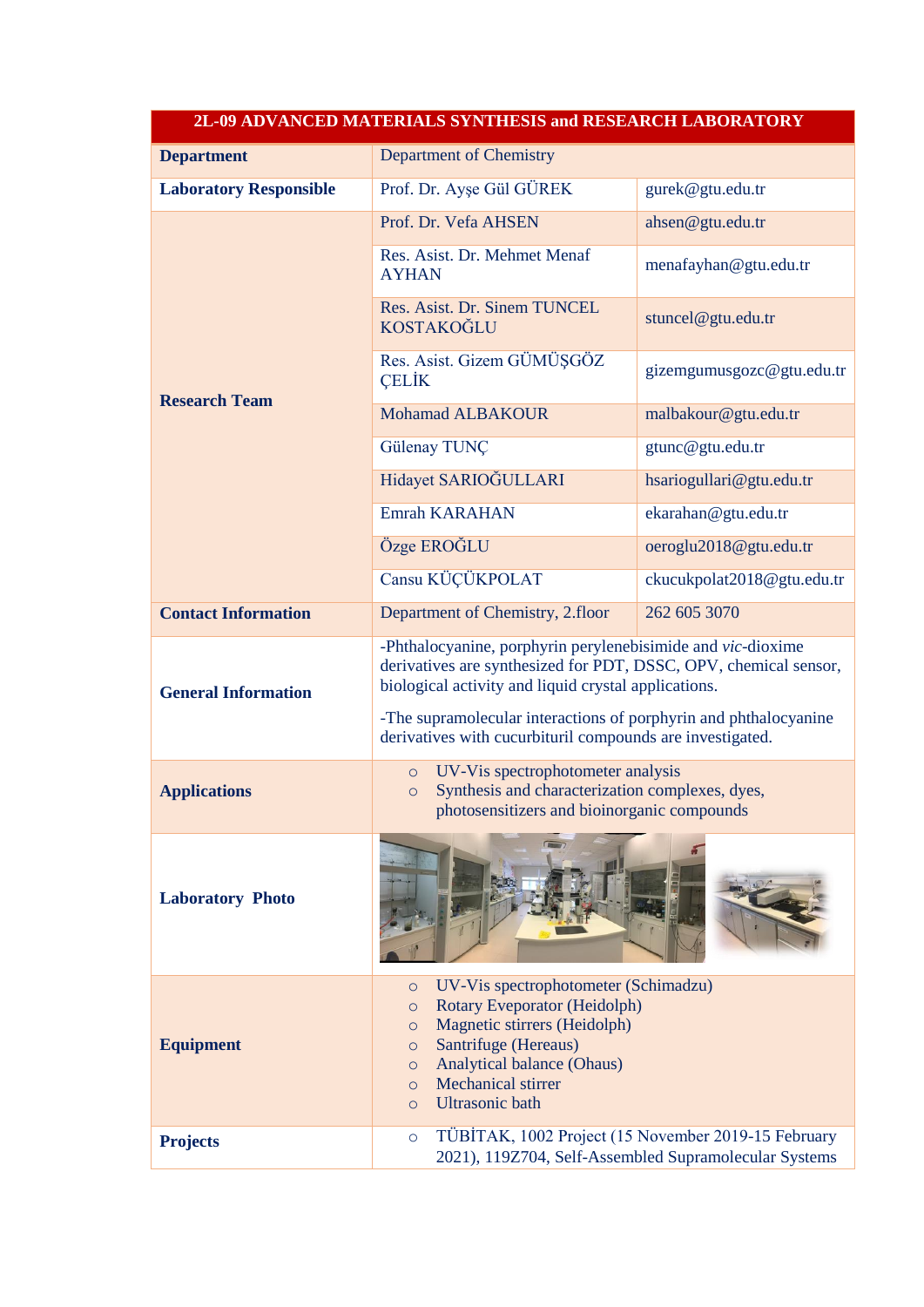| for Organic Electronic Applications: Phthalocyanine<br>Rosettes, Project budget: 38.500 TL                                                                                                                                                                                             |
|----------------------------------------------------------------------------------------------------------------------------------------------------------------------------------------------------------------------------------------------------------------------------------------|
| TÜBİTAK, 1001 Project, (March 2019 - September 2021),<br>$\circ$<br>118Z736, Synthesis and Photovoltaic Applications of New<br>Phthalocyanine Derivatives as Hole Transfer Materials for<br>Perovskite Based Solar Cells, Project budget: 684.850 TL                                   |
| TÜBİTAK, 1002 Project, (February 2019- February 2020),<br>$\circ$<br>118Z693, Novel Phthalocyanine Derivatives Substituted<br>with Histone Deacetylase Inhibitor for Cancer Theraphy<br>with Chemo- and Photodynamic Therapy, Project budget:<br>45.000 TL                             |
| GTÜ BAP (October 2019- October 2020), 2019-A-102-23,<br>$\circ$<br>Synthesis of Zn(II)-phthalocyanines having alkyl and aryl<br>azido functional groups as chemical sensor, Project<br>budget: 10.000 TL                                                                               |
| TÜBİTAK, 1001 Project, (November 2018 - November<br>$\circ$<br>2020), 118Z276, Synthesis of new imidazolidindione<br>derivatives and investigation of their antitumoral activities<br>on breast cancer cells, Project budget: 404.850 TL                                               |
| TÜBİTAK, 1001 Project, (April 2017- October 2020),<br>$\circ$<br>116Z337, Asssesment of role of mitochondria targeted new<br>generation bisphthalocyanine photosensitizers under the<br>light radiation, Project budget: 420.500 TL                                                    |
| GTÜ BAP (August 2017- August 2018), 2017-A102-14,<br>$\circ$<br>Synthesis and Characterization of Polyricinoleate, Project<br>budget: 7.500 TL                                                                                                                                         |
| TÜBİTAK, 2515 COST, (15 November 2014-15 March<br>$\circ$<br>2017), 114M488, Synthesis and Aplications of Asymmetric<br>Phthalocyanines for Photovoltaic Technologies, Project<br>budget: 356.300 TL                                                                                   |
| GTÜ, BAP, (December 2016- January 2019), 2016-GTÜ-<br>$\circ$<br>SÜ-03, Development of Li-Air Batteries Containing<br>Phthalocyanine / Graphene Hybrid Systems, Project<br>budget: 49.872 TL                                                                                           |
| TÜBİTAK-COST Projesi (Action TD1004), (15 Agust<br>$\circ$<br>2013-15 Agust 2015), 113R004, Molecular photodynamic<br>theranostics: Design, synthesis and photophysical,<br>photochemical investigations of original phthalocyanine-<br>Gd dota conjugates, Project budget: 168.800 TL |